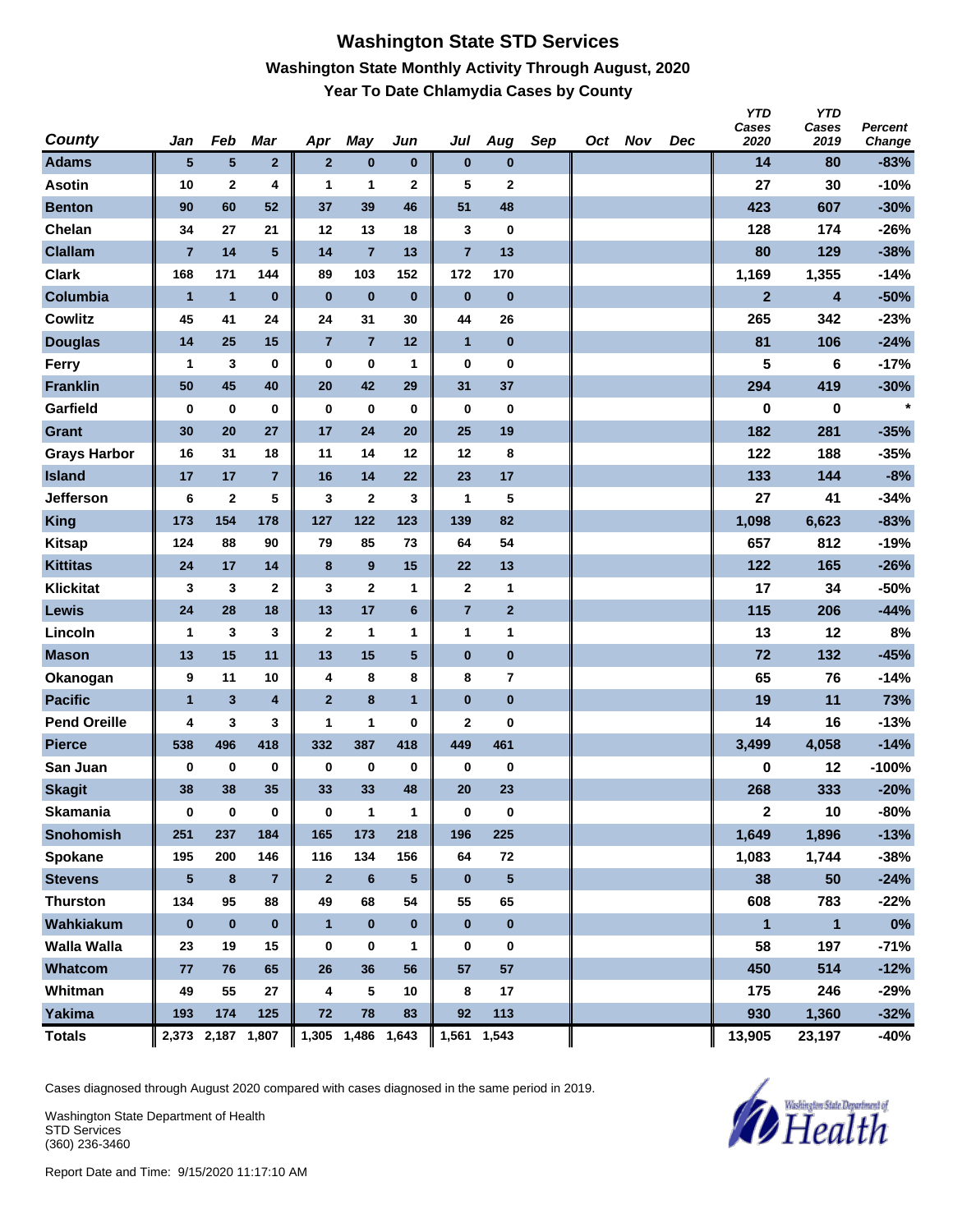### **Washington State STD Services Washington State Monthly Activity Through August, 2020 Year To Date Gonorrhea Cases by County**

| <b>County</b>       | Jan                     | Feb                     | Mar                     | Apr            | <b>May</b>       | Jun                     | Jul                     | Aug                     | Sep | Oct Nov | Dec | <b>YTD</b><br>Cases<br>2020 | <b>YTD</b><br>Cases<br>2019 | Percent<br>Change |
|---------------------|-------------------------|-------------------------|-------------------------|----------------|------------------|-------------------------|-------------------------|-------------------------|-----|---------|-----|-----------------------------|-----------------------------|-------------------|
| <b>Adams</b>        | $\overline{1}$          | $\mathbf{1}$            | $\mathbf{1}$            | $\overline{1}$ | $\pmb{0}$        | $\bf{0}$                | $\pmb{0}$               | $\bf{0}$                |     |         |     | 4                           | 11                          | $-64%$            |
| <b>Asotin</b>       | 1                       | 1                       | 1                       | $\bf{0}$       | 1                | $\mathbf 2$             | 5                       | $\mathbf 2$             |     |         |     | 13                          | 10                          | 30%               |
| <b>Benton</b>       | 19                      | 18                      | 19                      | 14             | 27               | 24                      | 25                      | 29                      |     |         |     | 175                         | 153                         | 14%               |
| Chelan              | $\overline{\mathbf{r}}$ | $\overline{7}$          | 3                       | 4              | $\mathbf 3$      | 3                       | 3                       | 1                       |     |         |     | 31                          | 21                          | 48%               |
| <b>Clallam</b>      | $\mathbf 2$             | $\overline{2}$          | $\bf{0}$                | $\pmb{0}$      | $\bf{0}$         | $\bf{0}$                | $\overline{1}$          | $\overline{\mathbf{1}}$ |     |         |     | $6\phantom{1}$              | 19                          | $-68%$            |
| <b>Clark</b>        | 60                      | 74                      | 58                      | 46             | 36               | 52                      | 54                      | 44                      |     |         |     | 424                         | 368                         | 15%               |
| Columbia            | $\overline{1}$          | $\pmb{0}$               | $\bf{0}$                | $\pmb{0}$      | $\bf{0}$         | $\pmb{0}$               | $\bf{0}$                | $\pmb{0}$               |     |         |     | $\blacksquare$              | $\mathbf{1}$                | 0%                |
| <b>Cowlitz</b>      | 8                       | $\overline{\mathbf{r}}$ | 5                       | 3              | 6                | $\mathbf 2$             | 4                       | 9                       |     |         |     | 44                          | 74                          | $-41%$            |
| <b>Douglas</b>      | 3                       | 5                       | $\overline{2}$          | 4              | $\overline{2}$   | $\overline{2}$          | $\pmb{0}$               | $\pmb{0}$               |     |         |     | 18                          | 14                          | 29%               |
| Ferry               | $\bf{0}$                | $\pmb{0}$               | 1                       | 0              | $\bf{0}$         | 0                       | $\bf{0}$                | 0                       |     |         |     | 1                           | 5                           | $-80%$            |
| <b>Franklin</b>     | 10                      | $\boldsymbol{9}$        | $\boldsymbol{9}$        | $\mathbf{3}$   | 13               | 16                      | 11                      | 11                      |     |         |     | 82                          | 96                          | $-15%$            |
| Garfield            | 0                       | $\pmb{0}$               | $\bf{0}$                | $\bf{0}$       | $\bf{0}$         | 0                       | 0                       | 0                       |     |         |     | 0                           | 0                           | $\star$           |
| <b>Grant</b>        | $\bf 6$                 | 5                       | 13                      | 12             | $\boldsymbol{9}$ | $\overline{7}$          | 8                       | 8                       |     |         |     | 68                          | 63                          | 8%                |
| <b>Grays Harbor</b> | $\overline{7}$          | 10                      | 9                       | 4              | 9                | $\overline{\mathbf{r}}$ | $\mathbf 2$             | 1                       |     |         |     | 49                          | 40                          | 23%               |
| <b>Island</b>       | $\mathbf 2$             | $\mathbf 3$             | $\mathbf{1}$            | $\mathbf{1}$   | $\mathbf{1}$     | $\mathbf{1}$            | $\overline{\mathbf{4}}$ | 4                       |     |         |     | 17                          | 25                          | $-32%$            |
| <b>Jefferson</b>    | 0                       | 0                       | 1                       | 3              | 0                | 4                       | 0                       | 0                       |     |         |     | 8                           | 5                           | 60%               |
| <b>King</b>         | 441                     | 375                     | 328                     | 218            | 298              | 316                     | 395                     | 232                     |     |         |     | 2,603                       | 3,032                       | $-14%$            |
| <b>Kitsap</b>       | 28                      | 27                      | 19                      | 22             | 21               | 19                      | 16                      | 16                      |     |         |     | 168                         | 159                         | 6%                |
| <b>Kittitas</b>     | 4                       | $\pmb{0}$               | $\bf{0}$                | $\mathbf{3}$   | $\mathbf{1}$     | $\mathbf{1}$            | $\mathbf{3}$            | $\pmb{0}$               |     |         |     | 12                          | 17                          | $-29%$            |
| <b>Klickitat</b>    | 1                       | $\pmb{0}$               | 0                       | 0              | $\bf{0}$         | 1                       | $\pmb{0}$               | 0                       |     |         |     | $\mathbf 2$                 | 12                          | $-83%$            |
| Lewis               | $\sqrt{5}$              | 3                       | $\overline{\mathbf{4}}$ | $\mathbf{2}$   | $\mathbf{2}$     | $\mathbf{1}$            | $\pmb{0}$               | $\mathbf{1}$            |     |         |     | 18                          | 35                          | $-49%$            |
| Lincoln             | $\mathbf{2}$            | 1                       | $\bf{0}$                | 1              | $\bf{0}$         | 0                       | 1                       | 0                       |     |         |     | 5                           | 5                           | 0%                |
| <b>Mason</b>        | $\mathbf{1}$            | 5                       | $\overline{\mathbf{4}}$ | $\mathbf{1}$   | $\overline{1}$   | $\mathbf{3}$            | $\pmb{0}$               | $\pmb{0}$               |     |         |     | 15                          | 33                          | $-55%$            |
| Okanogan            | 1                       | 5                       | 3                       | 3              | 1                | 5                       | 3                       | 5                       |     |         |     | 26                          | 25                          | 4%                |
| <b>Pacific</b>      | $\overline{1}$          | $\pmb{0}$               | $\mathbf{1}$            | $\pmb{0}$      | $\bf{0}$         | $\bf{0}$                | $\pmb{0}$               | $\pmb{0}$               |     |         |     | $\overline{2}$              | $\overline{2}$              | $0\%$             |
| <b>Pend Oreille</b> | 1                       | 3                       | 1                       | $\bf{0}$       | $\bf{0}$         | 1                       | 0                       | 1                       |     |         |     | $\overline{7}$              | 1                           | 600%              |
| <b>Pierce</b>       | 225                     | 180                     | 196                     | 161            | 195              | 186                     | 206                     | 184                     |     |         |     | 1,533                       | 1,339                       | 14%               |
| San Juan            | 0                       | $\pmb{0}$               | 0                       | 0              | 0                | 0                       | 0                       | 0                       |     |         |     | 0                           | $\mathbf{2}$                | $-100%$           |
| <b>Skagit</b>       | 16                      | 12                      | $\overline{2}$          | 14             | 14               | 8                       | $\overline{7}$          | 11                      |     |         |     | 84                          | 67                          | 25%               |
| <b>Skamania</b>     | 0                       | $\bf{0}$                | $\pmb{0}$               | $\bf{0}$       | $\mathbf{1}$     | $\pmb{0}$               | 0                       | $\pmb{0}$               |     |         |     | 1                           | $\mathbf{1}$                | $0\%$             |
| <b>Snohomish</b>    | 75                      | 62                      | 66                      | 50             | 46               | 70                      | 55                      | 85                      |     |         |     | 509                         | 499                         | 2%                |
| Spokane             | 77                      | 74                      | 53                      | 58             | 49               | 50                      | 30                      | 27                      |     |         |     | 418                         | 699                         | $-40%$            |
| <b>Stevens</b>      | $\overline{\mathbf{4}}$ | $\pmb{0}$               | $\mathbf{3}$            | $\bf{0}$       | $\bf{0}$         | $\mathbf{2}$            | $\mathbf{1}$            | $\mathbf{2}$            |     |         |     | 12                          | 16                          | $-25%$            |
| <b>Thurston</b>     | 25                      | 21                      | 24                      | 10             | 12               | 26                      | 21                      | 17                      |     |         |     | 156                         | 161                         | $-3%$             |
| Wahkiakum           | $\pmb{0}$               | $\pmb{0}$               | $\pmb{0}$               | $\bf{0}$       | $\pmb{0}$        | $\bf{0}$                | $\pmb{0}$               | $\mathbf 0$             |     |         |     | $\pmb{0}$                   | $\pmb{0}$                   | $\star$           |
| <b>Walla Walla</b>  | 7                       | 6                       | $\mathbf{2}$            | 0              | $\mathbf{1}$     | 0                       | 1                       | 0                       |     |         |     | 17                          | 52                          | $-67%$            |
| Whatcom             | 12                      | 27                      | 19                      | 10             | 14               | 21                      | 15                      | 23                      |     |         |     | 141                         | 111                         | 27%               |
| Whitman             | 5                       | $\mathbf 0$             | 1                       | 0              | $\mathbf{1}$     | 0                       | 0                       | 5                       |     |         |     | 12                          | 23                          | -48%              |
| <b>Yakima</b>       | 33                      | 36                      | 40                      | 26             | 31               | 40                      | 50                      | 55                      |     |         |     | 311                         | 442                         | $-30%$            |
| <b>Totals</b>       | 1,091                   | 979                     | 889                     | 674            | 795              | 870                     | 921                     | 774                     |     |         |     | 6,993                       | 7,638                       | -8%               |

Cases diagnosed through August 2020 compared with cases diagnosed in the same period in 2019.

Washington State Department of Health STD Services (360) 236-3460

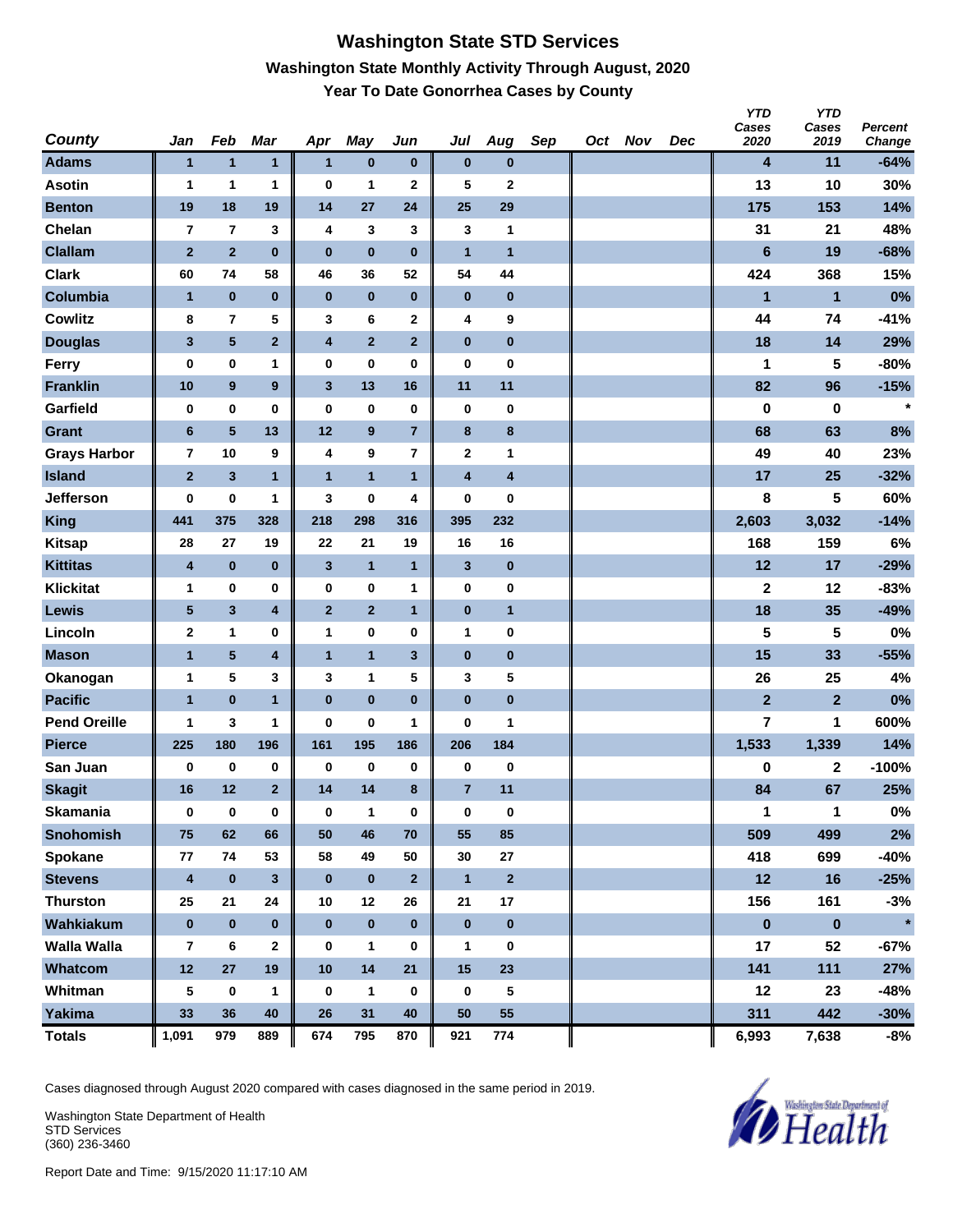# **Washington State STD Services Washington State Monthly Activity Through August, 2020 Year To Date Herpes Simplex Cases by County**

| <b>County</b>       | Jan            | Feb                     | <b>Mar</b>              | Apr                     | <b>May</b>     | Jun          | Jul          | Aug                     | Sep | Oct Nov | Dec | <b>YTD</b><br>Cases<br>2020 | <b>YTD</b><br>Cases<br>2019 | Percent<br>Change |
|---------------------|----------------|-------------------------|-------------------------|-------------------------|----------------|--------------|--------------|-------------------------|-----|---------|-----|-----------------------------|-----------------------------|-------------------|
| <b>Adams</b>        | $\bf{0}$       | $\pmb{0}$               | $\pmb{0}$               | $\bf{0}$                | $\pmb{0}$      | $\mathbf{1}$ | $\bf{0}$     | $\bf{0}$                |     |         |     | 1                           | 1                           | $0\%$             |
| <b>Asotin</b>       | $\bf{0}$       | 0                       | 0                       | $\bf{0}$                | 0              | $\pmb{0}$    | 0            | $\bf{0}$                |     |         |     | $\bf{0}$                    | 1                           | $-100%$           |
| <b>Benton</b>       | 4              | $\mathbf{3}$            | $6\phantom{1}$          | $\overline{\mathbf{4}}$ | ${\bf 5}$      | 9            | 6            | 11                      |     |         |     | 48                          | 38                          | 26%               |
| Chelan              | $\mathbf{1}$   | $\pmb{0}$               | 1                       | $\bf{0}$                | 0              | 0            | $\pmb{0}$    | $\pmb{0}$               |     |         |     | $\mathbf 2$                 | $\overline{7}$              | $-71%$            |
| <b>Clallam</b>      | $\pmb{0}$      | $\pmb{0}$               | $\mathbf 2$             | $\mathbf{1}$            | $\pmb{0}$      | 4            | $\pmb{0}$    | $\pmb{0}$               |     |         |     | $\overline{7}$              | 9                           | $-22%$            |
| <b>Clark</b>        | 20             | 23                      | 16                      | 6                       | 9              | 17           | 17           | 3                       |     |         |     | 111                         | 187                         | $-41%$            |
| Columbia            | $\pmb{0}$      | $\pmb{0}$               | $\bf{0}$                | $\pmb{0}$               | $\pmb{0}$      | $\pmb{0}$    | $\pmb{0}$    | 0                       |     |         |     | $\bf{0}$                    | $\bf{0}$                    | $\star$           |
| <b>Cowlitz</b>      | 1              | $\pmb{0}$               | 5                       | $\bf{0}$                | 3              | 0            | $\mathbf{2}$ | 2                       |     |         |     | 13                          | 7                           | 86%               |
| <b>Douglas</b>      | $\bf{0}$       | $\bf{0}$                | $\mathbf{1}$            | $\bf{0}$                | $\pmb{0}$      | $\bf{0}$     | $\pmb{0}$    | 0                       |     |         |     | $\mathbf{1}$                | $\pmb{0}$                   | $\star$           |
| Ferry               | 0              | $\pmb{0}$               | 0                       | $\bf{0}$                | 0              | 0            | $\pmb{0}$    | 0                       |     |         |     | 0                           | $\mathbf 2$                 | $-100%$           |
| <b>Franklin</b>     | 4              | $\overline{\mathbf{4}}$ | $\mathbf{3}$            | $\bf{0}$                | $\mathbf{2}$   | $\mathbf{2}$ | $\mathbf{2}$ | 3                       |     |         |     | 20                          | 20                          | $0\%$             |
| Garfield            | 0              | $\pmb{0}$               | 0                       | $\bf{0}$                | 0              | 0            | 0            | 0                       |     |         |     | $\bf{0}$                    | 0                           | $\star$           |
| <b>Grant</b>        | 3              | $\mathbf 2$             | $\mathbf{1}$            | $\mathbf{1}$            | $\mathbf{3}$   | $\bf{0}$     | $\bf{0}$     | $\overline{\mathbf{2}}$ |     |         |     | 12                          | 19                          | $-37%$            |
| <b>Grays Harbor</b> | $\mathbf{2}$   | 1                       | 1                       | $\mathbf{1}$            | 3              | 1            | $\pmb{0}$    | 0                       |     |         |     | 9                           | 14                          | $-36%$            |
| <b>Island</b>       | $\mathbf{2}$   | $\mathbf{3}$            | $\mathbf 2$             | $\mathbf{1}$            | $\mathbf{1}$   | $\mathbf{1}$ | $\mathbf{1}$ | 1                       |     |         |     | 12                          | 13                          | $-8%$             |
| Jefferson           | 0              | 0                       | 0                       | 0                       | 0              | 0            | 0            | 0                       |     |         |     | 0                           | 1                           | $-100%$           |
| <b>King</b>         | $\pmb{0}$      | $\pmb{0}$               | $\bf{0}$                | $\pmb{0}$               | $\bf{0}$       | $\pmb{0}$    | $\sqrt{5}$   | $\pmb{0}$               |     |         |     | $5\phantom{1}$              | 12                          | $-58%$            |
| <b>Kitsap</b>       | 7              | 8                       | 5                       | 8                       | 9              | 5            | 6            | 8                       |     |         |     | 56                          | 57                          | $-2%$             |
| <b>Kittitas</b>     | $\pmb{0}$      | $\mathbf{1}$            | $\pmb{0}$               | $\mathbf{1}$            | $\mathbf 2$    | $\mathbf{2}$ | $\pmb{0}$    | 0                       |     |         |     | $6\phantom{1}$              | 12                          | $-50%$            |
| <b>Klickitat</b>    | 0              | 1                       | 0                       | $\pmb{0}$               | 0              | 0            | 0            | 0                       |     |         |     | 1                           | 1                           | 0%                |
| Lewis               | $\bf{0}$       | $\mathbf{1}$            | $\mathbf{1}$            | $\mathbf{1}$            | $\mathbf{1}$   | $\mathbf{1}$ | $\pmb{0}$    | $\bf{0}$                |     |         |     | $5\phantom{.0}$             | $\mathbf{1}$                | 400%              |
| Lincoln             | 0              | $\pmb{0}$               | 0                       | $\bf{0}$                | 0              | 1            | 0            | 0                       |     |         |     | 1                           | 0                           | $\star$           |
| <b>Mason</b>        | $\mathbf{1}$   | $\mathbf{1}$            | $\mathbf 2$             | $\mathbf{2}$            | $\mathbf 2$    | $\bf{0}$     | $\pmb{0}$    | 0                       |     |         |     | 8                           | $6\phantom{1}$              | 33%               |
| Okanogan            | 1              | $\pmb{0}$               | 1                       | 1                       | 1              | 3            | $\mathbf{1}$ | 3                       |     |         |     | 11                          | 4                           | 175%              |
| <b>Pacific</b>      | $\pmb{0}$      | $\pmb{0}$               | $\bf{0}$                | $\overline{2}$          | $\mathbf{1}$   | $\bf{0}$     | $\pmb{0}$    | $\pmb{0}$               |     |         |     | 3                           | $\pmb{0}$                   | $\star$           |
| <b>Pend Oreille</b> | 1              | 0                       | 0                       | 0                       | 0              | 0            | 0            | 0                       |     |         |     | 1                           | $\mathbf{2}$                | $-50%$            |
| <b>Pierce</b>       | 60             | 54                      | 31                      | 34                      | 31             | 39           | 39           | 23                      |     |         |     | 311                         | 376                         | $-17%$            |
| San Juan            | 0              | $\pmb{0}$               | 0                       | 0                       | 0              | 0            | 0            | 0                       |     |         |     | 0                           | 1                           | $-100%$           |
| <b>Skagit</b>       | $\overline{2}$ | $\overline{2}$          | 3                       | $\overline{2}$          | ${\bf 5}$      | 5            | $\mathbf{2}$ | $\mathbf{1}$            |     |         |     | 22                          | 39                          | $-44%$            |
| <b>Skamania</b>     | $\bf{0}$       | $\bf{0}$                | $\pmb{0}$               | $\bf{0}$                | $\pmb{0}$      | $\pmb{0}$    | $\pmb{0}$    | $\pmb{0}$               |     |         |     | $\pmb{0}$                   | $\mathbf 0$                 | $\star$           |
| <b>Snohomish</b>    | 18             | 14                      | 13                      | 15                      | $14$           | 19           | 18           | $10$                    |     |         |     | 121                         | 87                          | 39%               |
| Spokane             | 15             | $10$                    | 4                       | 9                       | $\mathbf{2}$   | 7            | $\mathbf{2}$ | $\mathbf 2$             |     |         |     | 51                          | 80                          | $-36%$            |
| <b>Stevens</b>      | $\mathbf{2}$   | $\pmb{0}$               | $\mathbf{3}$            | $\bf{0}$                | $\mathbf{1}$   | $\bf{0}$     | $\pmb{0}$    | $\mathbf{1}$            |     |         |     | $\overline{7}$              | $\overline{2}$              | 250%              |
| <b>Thurston</b>     | 14             | $\bf 6$                 | 10                      | 5                       | 8              | 4            | 5            | 1                       |     |         |     | 53                          | 52                          | 2%                |
| Wahkiakum           | $\bf{0}$       | $\pmb{0}$               | $\pmb{0}$               | $\pmb{0}$               | $\pmb{0}$      | $\pmb{0}$    | $\pmb{0}$    | $\pmb{0}$               |     |         |     | $\pmb{0}$                   | $\pmb{0}$                   | $\star$           |
| <b>Walla Walla</b>  | 0              | $\bf{0}$                | 1                       | 0                       | 0              | 1            | $\pmb{0}$    | 1                       |     |         |     | 3                           | 10                          | $-70%$            |
| Whatcom             | 9              | 10                      | $\sqrt{5}$              | $\mathbf{1}$            | $\overline{2}$ | 4            | $\mathbf{3}$ | $\pmb{9}$               |     |         |     | 43                          | 46                          | $-7%$             |
| Whitman             | $\mathbf{1}$   | $\mathbf{2}$            | 0                       | $\bf{0}$                | 0              | 0            | $\mathbf{2}$ | 0                       |     |         |     | 5                           | 6                           | $-17%$            |
| <b>Yakima</b>       | $\bf 6$        | $\mathbf{3}$            | $\overline{\mathbf{2}}$ | $\overline{\mathbf{1}}$ | $\mathbf 0$    | 4            | $\mathbf 2$  | $\overline{\mathbf{2}}$ |     |         |     | 20                          | 48                          | $-58%$            |
| <b>Totals</b>       | 174            | 149                     | 119                     | 96                      | 105            | 130          | 113          | 83                      |     |         |     | 969                         | 1,161                       | $-17%$            |

Cases diagnosed through August 2020 compared with cases diagnosed in the same period in 2019.

Washington State Department of Health STD Services (360) 236-3460

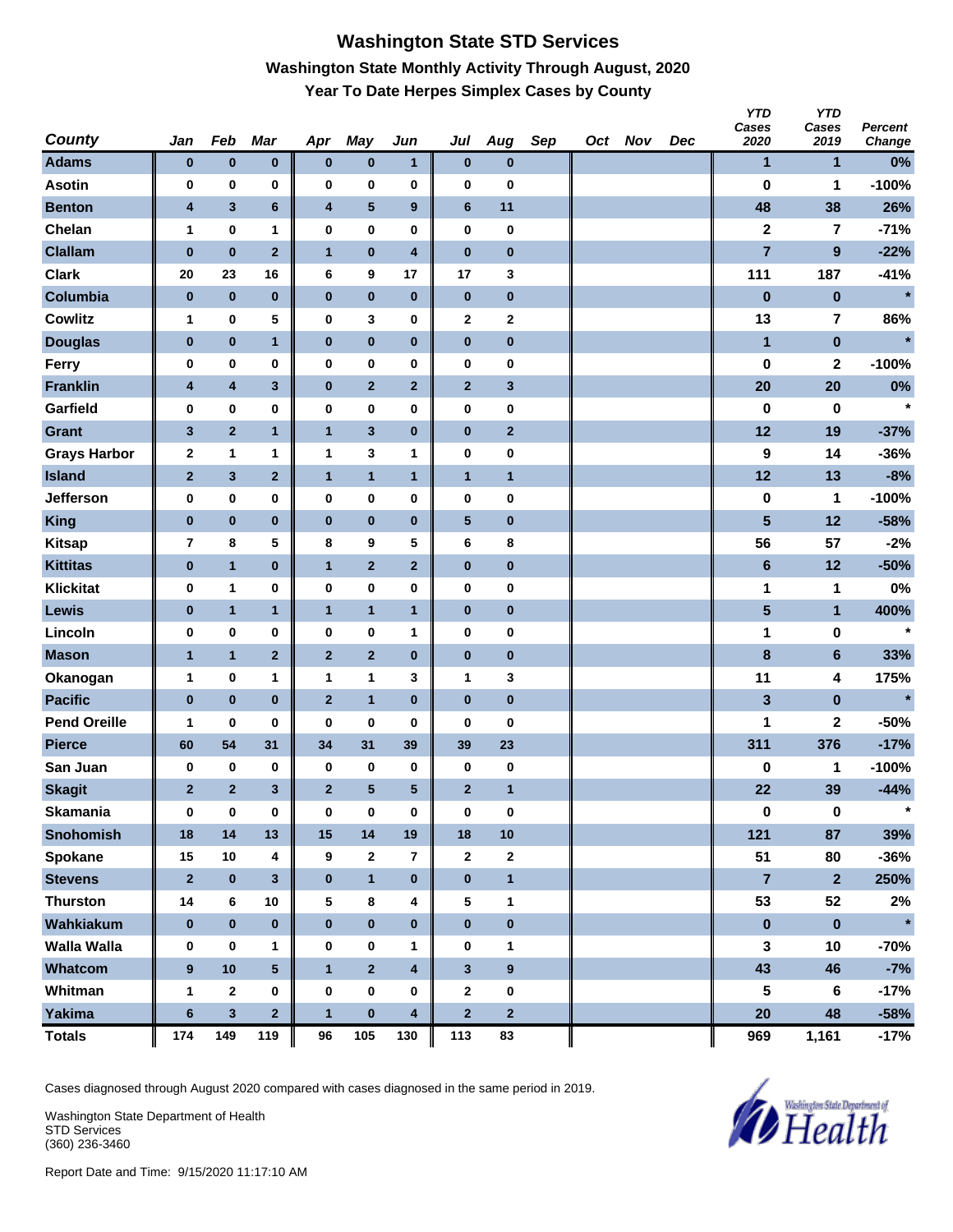#### **Washington State STD Services Washington State Monthly Activity Through August, 2020 Year To Date Syphilis Cases by County**

| <b>County</b>       | Jan          | Feb              | Mar                     | Apr                     | <b>May</b>              | Jun          | Jul                     | Aug            | Sep | Oct Nov | Dec | <b>YTD</b><br>Cases<br>2020 | <b>YTD</b><br>Cases<br>2019 | Percent<br>Change |
|---------------------|--------------|------------------|-------------------------|-------------------------|-------------------------|--------------|-------------------------|----------------|-----|---------|-----|-----------------------------|-----------------------------|-------------------|
| <b>Adams</b>        | $\bf{0}$     | $\pmb{0}$        | 1                       | $\bf{0}$                | $\pmb{0}$               | 1            | $\mathbf{1}$            | $\pmb{0}$      |     |         |     | 3                           | $5\phantom{.0}$             | $-40%$            |
| <b>Asotin</b>       | 0            | 0                | 0                       | 0                       | $\bf{0}$                | 0            | $\mathbf 2$             | 0              |     |         |     | $\mathbf 2$                 | $\bf{0}$                    | $\star$           |
| <b>Benton</b>       | $\mathbf{1}$ | 4                | $\overline{\mathbf{4}}$ | $\mathbf{3}$            | $\pmb{0}$               | $\mathbf{3}$ | 4                       | 6              |     |         |     | 25                          | 29                          | $-14%$            |
| Chelan              | 0            | 1                | 1                       | 0                       | $\mathbf{1}$            | 0            | 0                       | 2              |     |         |     | 5                           | 6                           | $-17%$            |
| <b>Clallam</b>      | $\pmb{0}$    | $\pmb{0}$        | $\bf{0}$                | $\pmb{0}$               | $\pmb{0}$               | $\pmb{0}$    | $\pmb{0}$               | $\pmb{0}$      |     |         |     | $\pmb{0}$                   | 5                           | $-100%$           |
| <b>Clark</b>        | 26           | 12               | 11                      | 5                       | 4                       | 14           | 8                       | 11             |     |         |     | 91                          | 83                          | 10%               |
| Columbia            | $\pmb{0}$    | $\pmb{0}$        | $\pmb{0}$               | $\pmb{0}$               | $\pmb{0}$               | $\pmb{0}$    | $\pmb{0}$               | $\pmb{0}$      |     |         |     | $\bf{0}$                    | $\bf{0}$                    | $\star$           |
| <b>Cowlitz</b>      | 3            | $\boldsymbol{2}$ | 1                       | 1                       | $\mathbf 2$             | 1            | 0                       | 2              |     |         |     | 12                          | 24                          | $-50%$            |
| <b>Douglas</b>      | $\bf{0}$     | $\pmb{0}$        | $\pmb{0}$               | $\pmb{0}$               | $\pmb{0}$               | $\pmb{0}$    | $\pmb{0}$               | $\pmb{0}$      |     |         |     | $\pmb{0}$                   | $\mathbf{1}$                | $-100%$           |
| Ferry               | 0            | $\pmb{0}$        | 0                       | 0                       | $\bf{0}$                | 0            | 0                       | 0              |     |         |     | 0                           | 0                           | $\star$           |
| <b>Franklin</b>     | $\mathbf{2}$ | $\mathbf{2}$     | 1                       | $\pmb{0}$               | $\mathbf 2$             | 2            | $\overline{\mathbf{4}}$ | $\pmb{0}$      |     |         |     | 13                          | 20                          | $-35%$            |
| Garfield            | 0            | $\pmb{0}$        | $\bf{0}$                | 0                       | $\pmb{0}$               | 0            | 0                       | 0              |     |         |     | $\bf{0}$                    | $\bf{0}$                    | $\star$           |
| <b>Grant</b>        | 4            | 3                | $\pmb{0}$               | $\mathbf{2}$            | $\overline{1}$          | $\mathbf{3}$ | $\mathbf{1}$            | $\bf{0}$       |     |         |     | 14                          | 13                          | 8%                |
| <b>Grays Harbor</b> | 4            | $\pmb{0}$        | 0                       | 1                       | $\pmb{0}$               | 0            | $\mathbf 2$             | 5              |     |         |     | 12                          | 13                          | $-8%$             |
| <b>Island</b>       | $\mathbf{1}$ | $\pmb{0}$        | $\bf{0}$                | $\pmb{0}$               | $\mathbf 0$             | $\mathbf{1}$ | $\pmb{0}$               | $\pmb{0}$      |     |         |     | $\overline{2}$              | $5\phantom{.0}$             | $-60%$            |
| Jefferson           | 0            | 1                | 0                       | 1                       | 0                       | 0            | 0                       | 0              |     |         |     | 2                           | 0                           | $\star$           |
| <b>King</b>         | 79           | 76               | 67                      | 45                      | 56                      | 74           | 71                      | 27             |     |         |     | 495                         | 695                         | $-29%$            |
| <b>Kitsap</b>       | 5            | $\pmb{0}$        | 0                       | 0                       | 0                       | $\mathbf 2$  | 3                       | 1              |     |         |     | 11                          | 31                          | $-65%$            |
| <b>Kittitas</b>     | $\bf{0}$     | $\pmb{0}$        | $\pmb{0}$               | $\pmb{0}$               | $\mathbf{1}$            | $\pmb{0}$    | $\pmb{0}$               | $\pmb{0}$      |     |         |     | 1                           | 1                           | 0%                |
| <b>Klickitat</b>    | 0            | $\pmb{0}$        | 0                       | 0                       | $\pmb{0}$               | 0            | $\pmb{0}$               | 0              |     |         |     | 0                           | 0                           | $\star$           |
| Lewis               | $\mathbf{1}$ | $\mathbf{1}$     | $\pmb{0}$               | $\mathbf{1}$            | $\mathbf{1}$            | $\mathbf{3}$ | $\pmb{0}$               | $\mathbf{1}$   |     |         |     | $\bf8$                      | 9                           | $-11%$            |
| Lincoln             | 0            | $\pmb{0}$        | 1                       | 1                       | $\pmb{0}$               | 0            | 0                       | 0              |     |         |     | $\mathbf 2$                 | $\bf{0}$                    | $\star$           |
| <b>Mason</b>        | $\mathbf{2}$ | 5                | $\mathbf{1}$            | 3                       | $\mathbf 2$             | $\mathbf{2}$ | $\mathbf{1}$            | $\mathbf 0$    |     |         |     | 16                          | 29                          | $-45%$            |
| Okanogan            | 0            | $\pmb{0}$        | 1                       | 0                       | $\mathbf{1}$            | 1            | 0                       | 0              |     |         |     | 3                           | 3                           | 0%                |
| <b>Pacific</b>      | $\pmb{0}$    | $\pmb{0}$        | $\bf{0}$                | $\mathbf{1}$            | $\overline{\mathbf{2}}$ | $\bf{0}$     | $\pmb{0}$               | $\pmb{0}$      |     |         |     | 3                           | $\mathbf{3}$                | $0\%$             |
| <b>Pend Oreille</b> | 0            | 0                | 0                       | 0                       | 0                       | 0            | 0                       | 0              |     |         |     | 0                           | 0                           | $\star$           |
| <b>Pierce</b>       | 22           | 22               | 20                      | 12                      | 20                      | 21           | 28                      | 13             |     |         |     | 158                         | 166                         | $-5%$             |
| San Juan            | 0            | $\pmb{0}$        | 0                       | 0                       | 0                       | 1            | 0                       | 0              |     |         |     | 1                           | 3                           | $-67%$            |
| <b>Skagit</b>       | $\bf{0}$     | $\overline{2}$   | 1                       | $\mathbf{1}$            | $\mathbf{3}$            | $\mathbf{1}$ | $\mathbf{1}$            | $\mathbf{2}$   |     |         |     | 11                          | $\overline{7}$              | 57%               |
| <b>Skamania</b>     | 0            | $\bf{0}$         | $\pmb{0}$               | $\bf{0}$                | $\pmb{0}$               | $\pmb{0}$    | 0                       | $\pmb{0}$      |     |         |     | 0                           | $\mathbf 0$                 | $\star$           |
| <b>Snohomish</b>    | 9            | 14               | 11                      | 16                      | 11                      | 13           | 9                       | 13             |     |         |     | 96                          | 98                          | $-2%$             |
| Spokane             | 17           | 27               | 17                      | 18                      | 10                      | 11           | 9                       | 8              |     |         |     | 117                         | 197                         | $-41%$            |
| <b>Stevens</b>      | $\mathbf{1}$ | $\mathbf{1}$     | $\pmb{0}$               | $\bf{0}$                | $\mathbf{1}$            | $\bf{0}$     | $\mathbf{1}$            | $\mathbf 0$    |     |         |     | $\overline{\mathbf{4}}$     | $\mathbf{3}$                | 33%               |
| <b>Thurston</b>     | 5            | $\mathbf 2$      | 0                       | 6                       | $\mathbf{2}$            | 5            | 3                       | 8              |     |         |     | 31                          | 33                          | $-6%$             |
| Wahkiakum           | $\pmb{0}$    | $\pmb{0}$        | $\mathbf{1}$            | $\bf{0}$                | $\pmb{0}$               | $\pmb{0}$    | $\pmb{0}$               | $\mathbf 0$    |     |         |     | $\blacksquare$              | $\pmb{0}$                   | $\star$           |
| <b>Walla Walla</b>  | 0            | $\mathbf{1}$     | 1                       | 1                       | $\pmb{0}$               | 0            | $\mathbf{2}$            | 0              |     |         |     | 5                           | $\mathbf{3}$                | 67%               |
| Whatcom             | $\mathbf{1}$ | $\mathbf{1}$     | $\mathbf{1}$            | $\bf{0}$                | $\overline{\mathbf{2}}$ | $\mathbf 2$  | $\overline{\mathbf{4}}$ | $6\phantom{a}$ |     |         |     | 17                          | 18                          | $-6%$             |
| Whitman             | 0            | $\bf{0}$         | $\bf{0}$                | 0                       | 0                       | 0            | $\bf{0}$                | 0              |     |         |     | 0                           | 3                           | $-100%$           |
| <b>Yakima</b>       | $\mathbf 2$  | $\pmb{0}$        | $6\phantom{.}$          | $\overline{\mathbf{4}}$ | $\pmb{0}$               | $\mathbf{2}$ | $\bf 6$                 | 8              |     |         |     | 28                          | 25                          | 12%               |
| <b>Totals</b>       | 185          | 177              | 147                     | 122                     | 122                     | 163          | 160                     | 113            |     |         |     | 1,189                       | 1,531                       | $-22%$            |

Cases diagnosed through August 2020 compared with cases diagnosed in the same period in 2019.

Washington State Department of Health STD Services (360) 236-3460

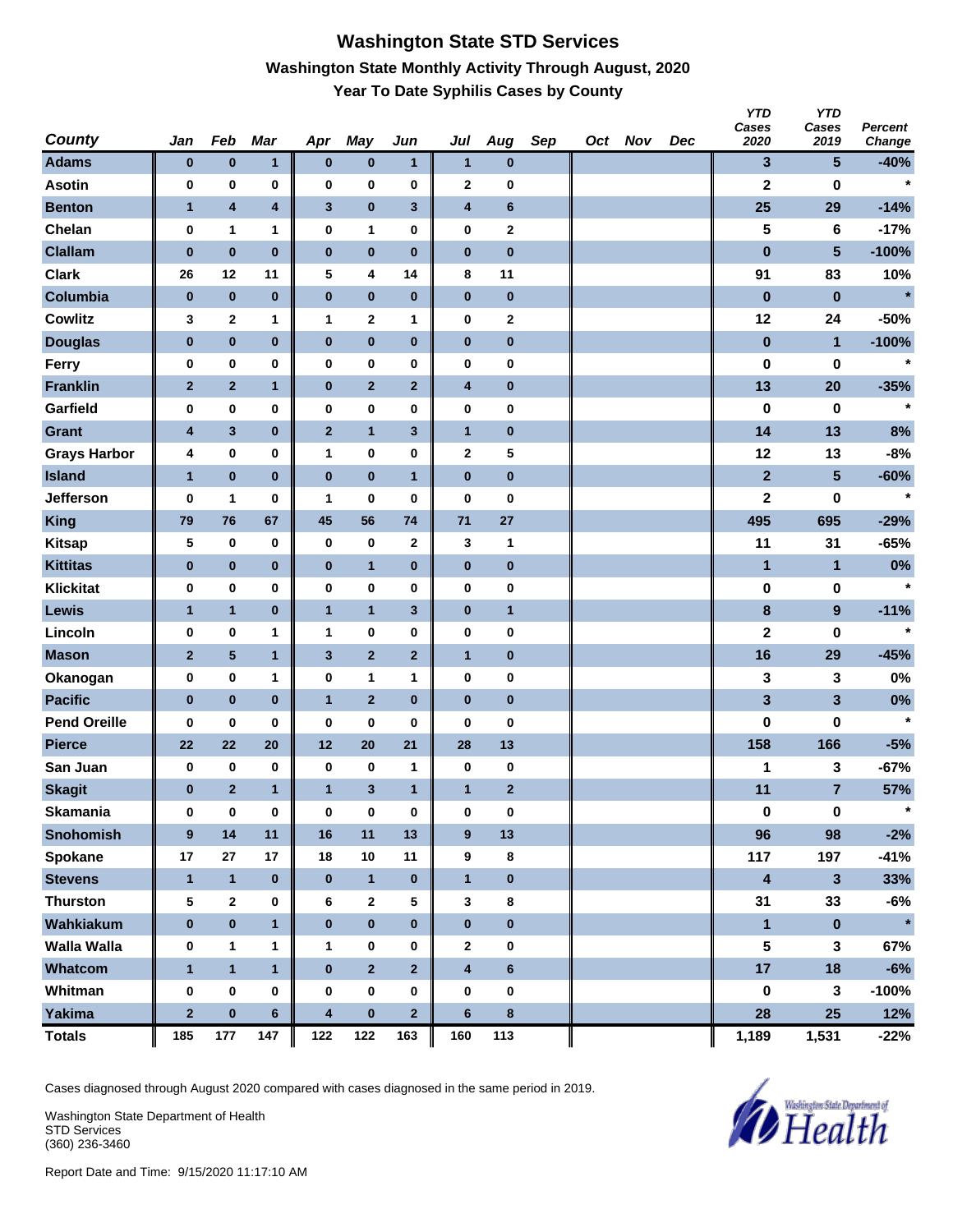# **Washington State STD Services Washington State Monthly Activity Through August, 2020 Year To Date Syphilis-P&S Cases by County**

| <b>County</b>       | Jan                     | Feb          | <b>Mar</b>              | Apr          | <b>May</b>      | Jun          | Jul                     | Aug            | Sep | Oct Nov | Dec | <b>YTD</b><br>Cases<br>2020 | <b>YTD</b><br>Cases<br>2019 | Percent<br>Change |
|---------------------|-------------------------|--------------|-------------------------|--------------|-----------------|--------------|-------------------------|----------------|-----|---------|-----|-----------------------------|-----------------------------|-------------------|
| <b>Adams</b>        | $\bf{0}$                | $\pmb{0}$    | 1                       | $\bf{0}$     | $\pmb{0}$       | $\bf{0}$     | $\pmb{0}$               | 0              |     |         |     | 1                           | $\overline{2}$              | $-50%$            |
| <b>Asotin</b>       | $\bf{0}$                | 0            | 0                       | $\bf{0}$     | $\pmb{0}$       | $\pmb{0}$    | 1                       | 0              |     |         |     | 1                           | 0                           | $\star$           |
| <b>Benton</b>       | $\bf{0}$                | $\mathbf{1}$ | $\mathbf{2}$            | $\mathbf{3}$ | $\pmb{0}$       | $\mathbf{1}$ | 4                       | 3              |     |         |     | 14                          | 18                          | $-22%$            |
| Chelan              | 0                       | $\pmb{0}$    | 0                       | $\bf{0}$     | 0               | 0            | $\pmb{0}$               | 1              |     |         |     | 1                           | 1                           | 0%                |
| <b>Clallam</b>      | $\pmb{0}$               | $\pmb{0}$    | $\bf{0}$                | $\pmb{0}$    | $\pmb{0}$       | $\bf{0}$     | $\pmb{0}$               | $\pmb{0}$      |     |         |     | $\bf{0}$                    | $\overline{2}$              | $-100%$           |
| <b>Clark</b>        | 13                      | 3            | 6                       | 1            | $\mathbf 2$     | 9            | 2                       | $\mathbf{2}$   |     |         |     | 38                          | 27                          | 41%               |
| Columbia            | $\pmb{0}$               | $\pmb{0}$    | $\pmb{0}$               | $\pmb{0}$    | $\pmb{0}$       | $\pmb{0}$    | $\pmb{0}$               | 0              |     |         |     | $\pmb{0}$                   | $\bf{0}$                    | $\star$           |
| <b>Cowlitz</b>      | $\mathbf{1}$            | 0            | 0                       | $\mathbf{1}$ | 1               | 0            | $\pmb{0}$               | 2              |     |         |     | 5                           | 12                          | $-58%$            |
| <b>Douglas</b>      | $\bf{0}$                | $\pmb{0}$    | $\pmb{0}$               | $\pmb{0}$    | $\pmb{0}$       | $\bf{0}$     | $\pmb{0}$               | 0              |     |         |     | $\pmb{0}$                   | $\mathbf{1}$                | $-100%$           |
| Ferry               | $\mathbf 0$             | $\pmb{0}$    | 0                       | $\bf{0}$     | 0               | 0            | $\pmb{0}$               | 0              |     |         |     | 0                           | 0                           | $\ast$            |
| <b>Franklin</b>     | $\pmb{0}$               | $\pmb{0}$    | $\mathbf{1}$            | $\bf{0}$     | $\mathbf{1}$    | $\mathbf{1}$ | $\mathbf{2}$            | 0              |     |         |     | $\overline{\mathbf{5}}$     | $\bf 6$                     | $-17%$            |
| Garfield            | 0                       | $\pmb{0}$    | 0                       | $\bf{0}$     | 0               | $\pmb{0}$    | 0                       | 0              |     |         |     | $\pmb{0}$                   | 0                           | $\star$           |
| <b>Grant</b>        | $\overline{2}$          | $\pmb{0}$    | $\pmb{0}$               | $\mathbf{2}$ | $\mathbf{1}$    | $\bf{0}$     | $\pmb{0}$               | 0              |     |         |     | $\overline{\mathbf{5}}$     | $\overline{\mathbf{4}}$     | 25%               |
| <b>Grays Harbor</b> | $\mathbf{2}$            | $\pmb{0}$    | 0                       | 1            | 0               | 0            | $\mathbf{1}$            | 1              |     |         |     | 5                           | 5                           | 0%                |
| <b>Island</b>       | $\mathbf{1}$            | $\pmb{0}$    | $\bf{0}$                | $\pmb{0}$    | $\pmb{0}$       | $\bf{0}$     | $\pmb{0}$               | $\pmb{0}$      |     |         |     | $\mathbf{1}$                | $\mathbf{1}$                | $0\%$             |
| <b>Jefferson</b>    | 0                       | 0            | 0                       | 0            | 0               | 0            | 0                       | 0              |     |         |     | 0                           | 0                           | $\star$           |
| <b>King</b>         | 24                      | 28           | 26                      | 19           | 26              | 31           | 35                      | 10             |     |         |     | 199                         | 249                         | $-20%$            |
| <b>Kitsap</b>       | $\mathbf{1}$            | $\bf{0}$     | 0                       | 0            | $\pmb{0}$       | $\mathbf{1}$ | $\mathbf{1}$            | $\pmb{0}$      |     |         |     | 3                           | 12                          | $-75%$            |
| <b>Kittitas</b>     | $\bf{0}$                | $\bf{0}$     | $\pmb{0}$               | $\pmb{0}$    | $\pmb{0}$       | $\bf{0}$     | $\pmb{0}$               | 0              |     |         |     | $\pmb{0}$                   | $\bf{0}$                    | $\star$           |
| <b>Klickitat</b>    | 0                       | $\pmb{0}$    | 0                       | $\bf{0}$     | 0               | 0            | 0                       | 0              |     |         |     | 0                           | 0                           | $\star$           |
| <b>Lewis</b>        | $\bf{0}$                | $\mathbf{1}$ | $\pmb{0}$               | $\bf{0}$     | $\pmb{0}$       | $\mathbf{2}$ | $\pmb{0}$               | 0              |     |         |     | 3                           | 8                           | $-63%$            |
| Lincoln             | 0                       | $\pmb{0}$    | 0                       | $\bf{0}$     | 0               | 0            | $\pmb{0}$               | 0              |     |         |     | 0                           | 0                           | $\star$           |
| <b>Mason</b>        | $\pmb{0}$               | $\pmb{0}$    | $\pmb{0}$               | $\pmb{0}$    | $\mathbf{1}$    | $\mathbf{1}$ | $\pmb{0}$               | 0              |     |         |     | $\mathbf{2}$                | $\overline{\mathbf{4}}$     | $-50%$            |
| Okanogan            | 0                       | $\pmb{0}$    | 0                       | $\bf{0}$     | 0               | 0            | $\pmb{0}$               | 0              |     |         |     | 0                           | 0                           | $\star$           |
| <b>Pacific</b>      | $\pmb{0}$               | $\pmb{0}$    | $\bf{0}$                | $\pmb{0}$    | $\bf{0}$        | $\bf{0}$     | $\pmb{0}$               | $\pmb{0}$      |     |         |     | $\bf{0}$                    | $\pmb{0}$                   | $\star$           |
| <b>Pend Oreille</b> | 0                       | 0            | 0                       | 0            | 0               | 0            | 0                       | 0              |     |         |     | 0                           | 0                           | $\star$           |
| <b>Pierce</b>       | $\overline{7}$          | $\bf 8$      | $\boldsymbol{9}$        | ${\bf 5}$    | 12              | 13           | 12                      | 6              |     |         |     | 72                          | 61                          | 18%               |
| San Juan            | 0                       | 0            | 0                       | $\bf{0}$     | 0               | $\mathbf{1}$ | 0                       | 0              |     |         |     | 1                           | 1                           | 0%                |
| <b>Skagit</b>       | 0                       | $\mathbf{1}$ | $\bf{0}$                | $\mathbf{1}$ | $\mathbf{1}$    | $\mathbf{1}$ | $\bf{0}$                | $\overline{2}$ |     |         |     | $6\phantom{1}$              | 4                           | 50%               |
| <b>Skamania</b>     | $\bf{0}$                | $\pmb{0}$    | 0                       | $\bf{0}$     | $\pmb{0}$       | 0            | $\pmb{0}$               | $\pmb{0}$      |     |         |     | $\pmb{0}$                   | $\mathbf 0$                 | $\star$           |
| <b>Snohomish</b>    | $\overline{\mathbf{4}}$ | $\mathbf{3}$ | $\overline{\mathbf{2}}$ | $\bf 7$      | $5\phantom{.0}$ | 4            | ${\bf 5}$               | $\overline{7}$ |     |         |     | 37                          | 32                          | 16%               |
| Spokane             | 6                       | 5            | 9                       | 9            | $\overline{7}$  | 4            | 3                       | 6              |     |         |     | 49                          | 87                          | $-44%$            |
| <b>Stevens</b>      | $\mathbf{1}$            | $\mathbf{1}$ | $\pmb{0}$               | $\pmb{0}$    | $\mathbf{1}$    | $\bf{0}$     | $\mathbf{1}$            | $\pmb{0}$      |     |         |     | $\overline{\mathbf{4}}$     | $\pmb{0}$                   | $\star$           |
| <b>Thurston</b>     | $\mathbf 2$             | $\mathbf{1}$ | 0                       | 5            | $\mathbf{2}$    | 2            | $\mathbf{1}$            | 5              |     |         |     | 18                          | 17                          | $6\%$             |
| Wahkiakum           | $\pmb{0}$               | $\pmb{0}$    | $\pmb{0}$               | $\pmb{0}$    | $\pmb{0}$       | $\pmb{0}$    | $\pmb{0}$               | $\pmb{0}$      |     |         |     | $\pmb{0}$                   | $\pmb{0}$                   |                   |
| <b>Walla Walla</b>  | 0                       | 0            | 0                       | 0            | 0               | 0            | $\mathbf{1}$            | 0              |     |         |     | 1                           | $\mathbf 0$                 | $\star$           |
| Whatcom             | $\pmb{0}$               | $\mathbf{1}$ | $\mathbf{1}$            | $\pmb{0}$    | $\pmb{0}$       | $\pmb{0}$    | $\overline{\mathbf{2}}$ | $\overline{2}$ |     |         |     | $\bf 6$                     | $\overline{9}$              | $-33%$            |
| Whitman             | 0                       | $\pmb{0}$    | 0                       | $\bf{0}$     | 0               | 0            | $\pmb{0}$               | 0              |     |         |     | 0                           | $\mathbf{2}$                | $-100%$           |
| <b>Yakima</b>       | $\pmb{0}$               | $\pmb{0}$    | $\mathbf{2}$            | $\mathbf{2}$ | $\mathbf 0$     | $\mathbf{1}$ | $\mathbf{1}$            | 3              |     |         |     | $\boldsymbol{9}$            | 5 <sup>5</sup>              | 80%               |
| <b>Totals</b>       | 64                      | 53           | 59                      | 56           | 60              | ${\bf 72}$   | ${\bf 72}$              | 50             |     |         |     | 486                         | 570                         | $-15%$            |

Cases diagnosed through August 2020 compared with cases diagnosed in the same period in 2019.

Washington State Department of Health STD Services (360) 236-3460

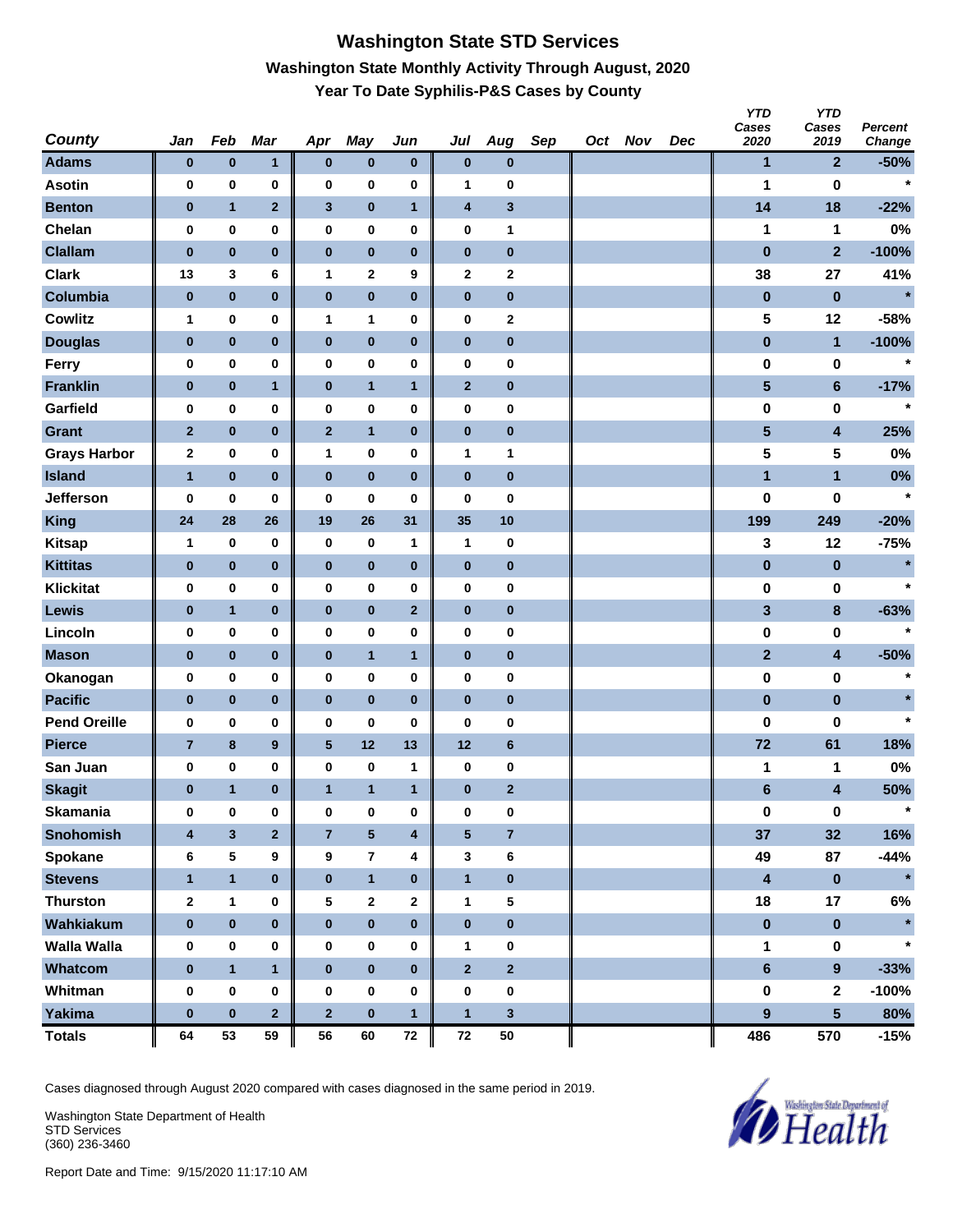## **Washington State STD Services Washington State Monthly Activity Through August, 2020 Year To Date Syphilis-EL Cases by County**

| <b>County</b>       | Jan              | Feb                     | <b>Mar</b>              | Apr          | <b>May</b>   | Jun          | Jul                     | Aug                     | Sep | Oct Nov | Dec | <b>YTD</b><br>Cases<br>2020 | <b>YTD</b><br>Cases<br>2019 | <b>Percent</b><br>Change |
|---------------------|------------------|-------------------------|-------------------------|--------------|--------------|--------------|-------------------------|-------------------------|-----|---------|-----|-----------------------------|-----------------------------|--------------------------|
| <b>Adams</b>        | $\bf{0}$         | $\pmb{0}$               | $\pmb{0}$               | $\bf{0}$     | $\pmb{0}$    | $\bf{0}$     | $\pmb{0}$               | 0                       |     |         |     | $\bf{0}$                    | 1                           | $-100%$                  |
| <b>Asotin</b>       | 0                | 0                       | 0                       | $\bf{0}$     | 0            | $\pmb{0}$    | 0                       | 0                       |     |         |     | $\bf{0}$                    | 0                           | $\star$                  |
| <b>Benton</b>       | $\bf{0}$         | $\mathbf{1}$            | $\mathbf{1}$            | $\bf{0}$     | $\pmb{0}$    | $\mathbf{2}$ | $\pmb{0}$               | 2                       |     |         |     | $\bf 6$                     | $\overline{\mathbf{4}}$     | 50%                      |
| Chelan              | 0                | 1                       | 0                       | $\bf{0}$     | 0            | 0            | 0                       | 1                       |     |         |     | $\mathbf 2$                 | $\mathbf 2$                 | 0%                       |
| <b>Clallam</b>      | $\pmb{0}$        | $\pmb{0}$               | $\pmb{0}$               | $\pmb{0}$    | $\pmb{0}$    | $\bf{0}$     | $\pmb{0}$               | $\pmb{0}$               |     |         |     | $\bf{0}$                    | $\mathbf{1}$                | $-100%$                  |
| <b>Clark</b>        | 6                | 4                       | 3                       | 1            | 1            | 4            | $\mathbf{1}$            | 5                       |     |         |     | 25                          | 22                          | 14%                      |
| Columbia            | $\pmb{0}$        | $\pmb{0}$               | $\pmb{0}$               | $\pmb{0}$    | $\pmb{0}$    | $\pmb{0}$    | $\pmb{0}$               | 0                       |     |         |     | $\pmb{0}$                   | $\pmb{0}$                   | $\star$                  |
| <b>Cowlitz</b>      | $\mathbf{1}$     | 0                       | 0                       | $\bf{0}$     | 0            | 0            | $\pmb{0}$               | 0                       |     |         |     | 1                           | 5                           | $-80%$                   |
| <b>Douglas</b>      | $\bf{0}$         | $\pmb{0}$               | $\pmb{0}$               | $\bf{0}$     | $\pmb{0}$    | $\bf{0}$     | $\pmb{0}$               | 0                       |     |         |     | $\pmb{0}$                   | $\pmb{0}$                   | $\star$                  |
| Ferry               | 0                | $\pmb{0}$               | 0                       | $\bf{0}$     | 0            | 0            | $\pmb{0}$               | 0                       |     |         |     | 0                           | 0                           | $\star$                  |
| <b>Franklin</b>     | $\mathbf{1}$     | $\pmb{0}$               | $\pmb{0}$               | $\bf{0}$     | $\pmb{0}$    | $\pmb{0}$    | $\pmb{0}$               | 0                       |     |         |     | $\mathbf{1}$                | $\overline{7}$              | $-86%$                   |
| Garfield            | 0                | $\pmb{0}$               | 0                       | $\bf{0}$     | 0            | $\pmb{0}$    | 0                       | 0                       |     |         |     | 0                           | 0                           | $\star$                  |
| <b>Grant</b>        | $\pmb{0}$        | $\mathbf 2$             | $\pmb{0}$               | $\pmb{0}$    | $\pmb{0}$    | $\mathbf{1}$ | $\mathbf{1}$            | 0                       |     |         |     | $\overline{\mathbf{4}}$     | $\mathbf{3}$                | 33%                      |
| <b>Grays Harbor</b> | 0                | $\pmb{0}$               | 0                       | $\bf{0}$     | 0            | 0            | $\mathbf{1}$            | 3                       |     |         |     | 4                           | 1                           | 300%                     |
| <b>Island</b>       | $\pmb{0}$        | $\pmb{0}$               | $\bf{0}$                | $\pmb{0}$    | $\pmb{0}$    | $\bf{0}$     | $\pmb{0}$               | $\pmb{0}$               |     |         |     | $\pmb{0}$                   | $\pmb{0}$                   | $\star$                  |
| <b>Jefferson</b>    | 0                | 0                       | 0                       | $\bf{0}$     | 0            | 0            | 0                       | 0                       |     |         |     | $\bf{0}$                    | 0                           | $\star$                  |
| <b>King</b>         | 35               | 30                      | 26                      | 16           | 23           | 26           | 23                      | 14                      |     |         |     | 193                         | 270                         | $-29%$                   |
| <b>Kitsap</b>       | $\boldsymbol{2}$ | $\bf{0}$                | 0                       | $\bf{0}$     | $\pmb{0}$    | 1            | $\mathbf{1}$            | $\pmb{0}$               |     |         |     | 4                           | 10                          | $-60%$                   |
| <b>Kittitas</b>     | $\bf{0}$         | $\pmb{0}$               | $\pmb{0}$               | $\pmb{0}$    | $\pmb{0}$    | $\bf{0}$     | $\pmb{0}$               | 0                       |     |         |     | $\pmb{0}$                   | $\mathbf{1}$                | $-100%$                  |
| <b>Klickitat</b>    | 0                | $\pmb{0}$               | 0                       | $\bf{0}$     | 0            | 0            | 0                       | 0                       |     |         |     | 0                           | 0                           | $\star$                  |
| <b>Lewis</b>        | $\bf{0}$         | $\pmb{0}$               | $\pmb{0}$               | $\bf{0}$     | $\pmb{0}$    | $\bf{0}$     | $\pmb{0}$               | $\mathbf{1}$            |     |         |     | $\mathbf{1}$                | $\pmb{0}$                   | $\star$                  |
| Lincoln             | 0                | $\pmb{0}$               | 1                       | $\bf{0}$     | 0            | $\pmb{0}$    | 0                       | 0                       |     |         |     | 1                           | 0                           | $\star$                  |
| <b>Mason</b>        | $\pmb{0}$        | $\mathbf 2$             | $\mathbf{1}$            | $\bf{0}$     | $\pmb{0}$    | $\bf{0}$     | $\pmb{0}$               | 0                       |     |         |     | 3                           | $\overline{7}$              | $-57%$                   |
| Okanogan            | 0                | $\pmb{0}$               | 0                       | $\bf{0}$     | 0            | 0            | 0                       | 0                       |     |         |     | $\pmb{0}$                   | 1                           | $-100%$                  |
| <b>Pacific</b>      | $\pmb{0}$        | $\pmb{0}$               | $\bf{0}$                | $\pmb{0}$    | $\pmb{0}$    | $\bf{0}$     | $\pmb{0}$               | $\pmb{0}$               |     |         |     | $\pmb{0}$                   | $\pmb{0}$                   | $\star$                  |
| <b>Pend Oreille</b> | 0                | 0                       | 0                       | 0            | 0            | 0            | 0                       | 0                       |     |         |     | 0                           | 0                           | $\star$                  |
| <b>Pierce</b>       | $\sqrt{5}$       | $\bf 6$                 | $\bf8$                  | $\pmb{0}$    | $\pmb{4}$    | $\sqrt{5}$   | $\overline{7}$          | $\overline{\mathbf{2}}$ |     |         |     | 37                          | 48                          | $-23%$                   |
| San Juan            | 0                | 0                       | 0                       | $\bf{0}$     | $\pmb{0}$    | 0            | $\pmb{0}$               | 0                       |     |         |     | 0                           | 0                           | $\star$                  |
| <b>Skagit</b>       | 0                | $\bf{0}$                | $\bf{0}$                | $\bf{0}$     | $\mathbf{1}$ | $\bf{0}$     | $\bf{0}$                | 0                       |     |         |     | 1                           | $\mathbf{1}$                | 0%                       |
| <b>Skamania</b>     | $\bf{0}$         | $\pmb{0}$               | 0                       | $\bf{0}$     | $\pmb{0}$    | $\pmb{0}$    | $\bf{0}$                | $\pmb{0}$               |     |         |     | $\pmb{0}$                   | $\mathbf 0$                 | $\ast$                   |
| <b>Snohomish</b>    | $\mathbf{1}$     | $\mathbf{3}$            | $\overline{\mathbf{2}}$ | $\mathbf{3}$ | $\mathbf{1}$ | 3            | $\overline{\mathbf{2}}$ | 4                       |     |         |     | 19                          | 28                          | $-32%$                   |
| Spokane             | 5                | $\overline{\mathbf{r}}$ | 5                       | 4            | $\mathbf{2}$ | 3            | 4                       | 1                       |     |         |     | 31                          | 66                          | $-53%$                   |
| <b>Stevens</b>      | $\bf{0}$         | $\pmb{0}$               | $\pmb{0}$               | $\bf{0}$     | $\pmb{0}$    | $\bf{0}$     | $\pmb{0}$               | $\pmb{0}$               |     |         |     | $\pmb{0}$                   | $\pmb{0}$                   | $\star$                  |
| <b>Thurston</b>     | 3                | $\mathbf{1}$            | 0                       | $\pmb{0}$    | $\pmb{0}$    | 2            | $\mathbf{1}$            | 2                       |     |         |     | $\boldsymbol{9}$            | 11                          | $-18%$                   |
| Wahkiakum           | $\pmb{0}$        | $\pmb{0}$               | $\pmb{0}$               | $\pmb{0}$    | $\pmb{0}$    | $\pmb{0}$    | $\pmb{0}$               | $\pmb{0}$               |     |         |     | $\pmb{0}$                   | $\pmb{0}$                   | $\star$                  |
| <b>Walla Walla</b>  | 0                | 1                       | 0                       | 0            | 0            | 0            | $\pmb{0}$               | 0                       |     |         |     | 1                           | 1                           | $0\%$                    |
| Whatcom             | $\pmb{0}$        | $\pmb{0}$               | $\bf{0}$                | $\bf{0}$     | $\pmb{0}$    | $\mathbf{1}$ | $\mathbf{1}$            | $\mathbf{3}$            |     |         |     | $5\phantom{a}$              | $5\overline{)}$             | $0\%$                    |
| Whitman             | 0                | $\pmb{0}$               | 0                       | $\bf{0}$     | 0            | 0            | $\pmb{0}$               | 0                       |     |         |     | 0                           | $\pmb{0}$                   | $\star$                  |
| <b>Yakima</b>       | $\mathbf{1}$     | $\pmb{0}$               | $\mathbf{1}$            | $\pmb{0}$    | $\pmb{0}$    | $\mathbf{1}$ | $\overline{\mathbf{4}}$ | $\overline{\mathbf{2}}$ |     |         |     | $\boldsymbol{9}$            | 5 <sup>5</sup>              | 80%                      |
| <b>Totals</b>       | 60               | 58                      | 48                      | 24           | 32           | 49           | 46                      | 40                      |     |         |     | 357                         | 500                         | -29%                     |

Cases diagnosed through August 2020 compared with cases diagnosed in the same period in 2019.

Washington State Department of Health STD Services (360) 236-3460

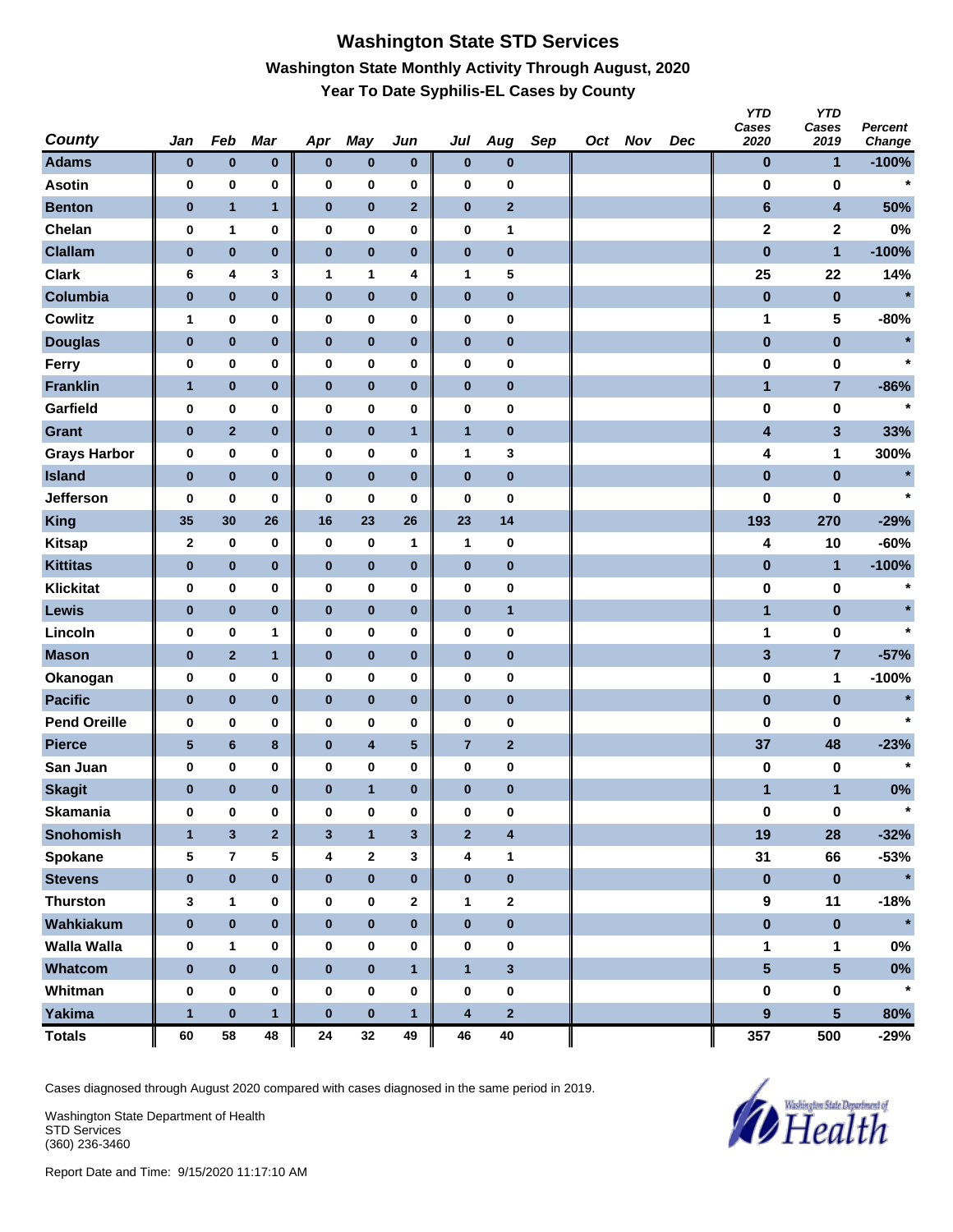## **Washington State STD Services Washington State Monthly Activity Through August, 2020 Year To Date Syphilis-L/LL Cases by County**

| <b>County</b>       | Jan              | Feb          | Mar            | Apr            | <b>May</b>              | Jun            | Jul              | Aug                     | Sep | Oct Nov | Dec | <b>YTD</b><br>Cases<br>2020 | <b>YTD</b><br>Cases<br>2019 | Percent<br>Change |
|---------------------|------------------|--------------|----------------|----------------|-------------------------|----------------|------------------|-------------------------|-----|---------|-----|-----------------------------|-----------------------------|-------------------|
| <b>Adams</b>        | $\bf{0}$         | $\pmb{0}$    | $\pmb{0}$      | $\bf{0}$       | $\pmb{0}$               | 1              | $\mathbf{1}$     | $\bf{0}$                |     |         |     | $\mathbf{2}$                | $\overline{2}$              | 0%                |
| <b>Asotin</b>       | 0                | 0            | 0              | $\bf{0}$       | 0                       | 0              | 1                | 0                       |     |         |     | 1                           | 0                           | $\star$           |
| <b>Benton</b>       | $\mathbf{1}$     | $\mathbf 2$  | $\mathbf{1}$   | $\pmb{0}$      | $\pmb{0}$               | 0              | $\pmb{0}$        | $\mathbf{1}$            |     |         |     | $\overline{\mathbf{5}}$     | $\overline{7}$              | $-29%$            |
| Chelan              | $\pmb{0}$        | $\pmb{0}$    | 1              | $\bf{0}$       | 1                       | 0              | $\pmb{0}$        | 0                       |     |         |     | $\mathbf 2$                 | 3                           | $-33%$            |
| <b>Clallam</b>      | $\pmb{0}$        | $\pmb{0}$    | $\pmb{0}$      | $\pmb{0}$      | $\pmb{0}$               | $\bf{0}$       | $\pmb{0}$        | $\pmb{0}$               |     |         |     | $\pmb{0}$                   | $\overline{2}$              | $-100%$           |
| <b>Clark</b>        | 7                | 5            | 2              | 3              | 1                       | 1              | 5                | 4                       |     |         |     | 28                          | 33                          | $-15%$            |
| Columbia            | $\pmb{0}$        | $\pmb{0}$    | $\pmb{0}$      | $\pmb{0}$      | $\pmb{0}$               | $\pmb{0}$      | $\pmb{0}$        | $\pmb{0}$               |     |         |     | $\pmb{0}$                   | $\pmb{0}$                   | $\star$           |
| <b>Cowlitz</b>      | $\mathbf{1}$     | $\mathbf{2}$ | 1              | $\bf{0}$       | 1                       | 1              | $\pmb{0}$        | 0                       |     |         |     | 6                           | 7                           | $-14%$            |
| <b>Douglas</b>      | $\pmb{0}$        | $\pmb{0}$    | $\pmb{0}$      | $\pmb{0}$      | $\pmb{0}$               | $\bf{0}$       | $\pmb{0}$        | $\bf{0}$                |     |         |     | $\pmb{0}$                   | $\pmb{0}$                   | $\star$           |
| Ferry               | $\mathbf 0$      | $\pmb{0}$    | 0              | $\bf{0}$       | 0                       | 0              | $\pmb{0}$        | 0                       |     |         |     | 0                           | 0                           | $\star$           |
| <b>Franklin</b>     | $\mathbf{1}$     | $\mathbf 2$  | $\pmb{0}$      | $\bf{0}$       | $\mathbf{1}$            | $\mathbf{1}$   | $\mathbf{2}$     | $\bf{0}$                |     |         |     | $\overline{7}$              | $\overline{7}$              | 0%                |
| Garfield            | 0                | $\pmb{0}$    | 0              | $\bf{0}$       | 0                       | 0              | $\pmb{0}$        | 0                       |     |         |     | $\bf{0}$                    | 0                           | $\star$           |
| <b>Grant</b>        | $\mathbf{2}$     | $\mathbf{1}$ | $\pmb{0}$      | $\pmb{0}$      | $\pmb{0}$               | $\mathbf{2}$   | $\pmb{0}$        | 0                       |     |         |     | $\overline{\mathbf{5}}$     | $6\phantom{a}$              | $-17%$            |
| <b>Grays Harbor</b> | $\boldsymbol{2}$ | $\pmb{0}$    | 0              | $\bf{0}$       | 0                       | 0              | 0                | 1                       |     |         |     | 3                           | $\overline{\mathbf{r}}$     | $-57%$            |
| <b>Island</b>       | $\mathbf 0$      | $\pmb{0}$    | $\pmb{0}$      | $\pmb{0}$      | $\pmb{0}$               | $\mathbf{1}$   | $\pmb{0}$        | $\pmb{0}$               |     |         |     | 1                           | $\overline{\mathbf{4}}$     | $-75%$            |
| Jefferson           | 0                | 1            | 0              | 1              | 0                       | 0              | 0                | 0                       |     |         |     | $\mathbf 2$                 | 0                           | $\star$           |
| <b>King</b>         | 20               | 18           | 15             | 10             | $\overline{7}$          | 17             | 13               | 3                       |     |         |     | 103                         | 174                         | $-41%$            |
| <b>Kitsap</b>       | $\mathbf 2$      | 0            | 0              | 0              | 0                       | 0              | $\mathbf{1}$     | 1                       |     |         |     | 4                           | 9                           | -56%              |
| <b>Kittitas</b>     | $\mathbf 0$      | $\bf{0}$     | $\pmb{0}$      | $\pmb{0}$      | $\mathbf{1}$            | $\bf{0}$       | $\pmb{0}$        | $\bf{0}$                |     |         |     | $\mathbf{1}$                | $\pmb{0}$                   | $\star$           |
| <b>Klickitat</b>    | 0                | $\pmb{0}$    | 0              | $\pmb{0}$      | 0                       | 0              | $\pmb{0}$        | 0                       |     |         |     | $\pmb{0}$                   | 0                           | $\star$           |
| Lewis               | $\mathbf{1}$     | $\pmb{0}$    | $\pmb{0}$      | $\mathbf{1}$   | $\mathbf{1}$            | $\mathbf{1}$   | $\pmb{0}$        | $\bf{0}$                |     |         |     | 4                           | $\mathbf{1}$                | 300%              |
| Lincoln             | 0                | $\pmb{0}$    | 0              | $\mathbf{1}$   | 0                       | 0              | $\pmb{0}$        | 0                       |     |         |     | 1                           | $\bf{0}$                    | $\star$           |
| <b>Mason</b>        | $\mathbf{2}$     | $\mathbf{3}$ | $\pmb{0}$      | $\mathbf{3}$   | $\mathbf{1}$            | $\mathbf{1}$   | $\mathbf{1}$     | 0                       |     |         |     | 11                          | 18                          | $-39%$            |
| Okanogan            | 0                | $\pmb{0}$    | 1              | $\mathbf 0$    | 1                       | 1              | 0                | 0                       |     |         |     | 3                           | 1                           | 200%              |
| <b>Pacific</b>      | $\bf{0}$         | $\pmb{0}$    | $\pmb{0}$      | $\mathbf{1}$   | $\mathbf 2$             | $\bf{0}$       | $\pmb{0}$        | $\pmb{0}$               |     |         |     | 3                           | $\mathbf{3}$                | $0\%$             |
| <b>Pend Oreille</b> | 0                | 0            | 0              | 0              | 0                       | 0              | 0                | 0                       |     |         |     | 0                           | 0                           | $\star$           |
| <b>Pierce</b>       | 10               | $\bf8$       | $\mathbf{3}$   | $\overline{7}$ | $\overline{\mathbf{4}}$ | 3              | $\boldsymbol{9}$ | $\sqrt{5}$              |     |         |     | 49                          | 56                          | $-13%$            |
| San Juan            | 0                | 0            | 0              | 0              | 0                       | 0              | $\pmb{0}$        | 0                       |     |         |     | 0                           | 2                           | $-100%$           |
| <b>Skagit</b>       | 0                | $\mathbf{1}$ | 1              | $\bf{0}$       | $\mathbf{1}$            | $\bf{0}$       | $\mathbf{1}$     | $\bf{0}$                |     |         |     | 4                           | $\overline{\mathbf{2}}$     | 100%              |
| <b>Skamania</b>     | $\pmb{0}$        | $\mathbf 0$  | 0              | $\bf{0}$       | 0                       | 0              | $\bf{0}$         | 0                       |     |         |     | $\pmb{0}$                   | $\pmb{0}$                   | $\star$           |
| <b>Snohomish</b>    | $\boldsymbol{4}$ | $\pmb{8}$    | $\overline{7}$ | $6\phantom{1}$ | $\overline{\mathbf{5}}$ | $6\phantom{1}$ | $\mathbf{2}$     | $\overline{\mathbf{2}}$ |     |         |     | 40                          | 38                          | $5%$              |
| Spokane             | 6                | 15           | $\mathbf 2$    | 4              | $\mathbf{1}$            | 4              | $\mathbf{2}$     | 1                       |     |         |     | 35                          | 40                          | $-13%$            |
| <b>Stevens</b>      | $\bf{0}$         | $\pmb{0}$    | $\bf{0}$       | $\bf{0}$       | $\pmb{0}$               | 0              | $\pmb{0}$        | $\pmb{0}$               |     |         |     | $\pmb{0}$                   | $\mathbf{3}$                | $-100%$           |
| <b>Thurston</b>     | $\pmb{0}$        | $\pmb{0}$    | 0              | $\mathbf{1}$   | 0                       | 1              | $\mathbf{1}$     | 1                       |     |         |     | 4                           | 5                           | $-20%$            |
| Wahkiakum           | $\pmb{0}$        | $\pmb{0}$    | $\mathbf{1}$   | $\pmb{0}$      | $\pmb{0}$               | $\pmb{0}$      | $\pmb{0}$        | $\pmb{0}$               |     |         |     | $\blacksquare$              | $\pmb{0}$                   | $\star$           |
| <b>Walla Walla</b>  | 0                | 0            | 1              | $\mathbf{1}$   | 0                       | 0              | $\mathbf{1}$     | 0                       |     |         |     | $\mathbf{3}$                | $\mathbf{2}$                | 50%               |
| Whatcom             | $\mathbf{1}$     | $\pmb{0}$    | $\pmb{0}$      | $\pmb{0}$      | $\overline{2}$          | $\mathbf{1}$   | $\mathbf{1}$     | $\mathbf{1}$            |     |         |     | $\bf 6$                     | $\overline{\mathbf{4}}$     | 50%               |
| Whitman             | $\pmb{0}$        | $\pmb{0}$    | 0              | $\bf{0}$       | 0                       | 0              | $\pmb{0}$        | 0                       |     |         |     | $\pmb{0}$                   | 1                           | $-100%$           |
| <b>Yakima</b>       | $\mathbf{1}$     | $\pmb{0}$    | $\mathbf{3}$   | $\bf{2}$       | $\pmb{0}$               | $\bf{0}$       | $\mathbf{1}$     | 3                       |     |         |     | 10                          | 15                          | $-33%$            |
| <b>Totals</b>       | 61               | 66           | 39             | 41             | $30\,$                  | 42             | 42               | 23                      |     |         |     | 344                         | 452                         | $-24%$            |

Cases diagnosed through August 2020 compared with cases diagnosed in the same period in 2019.

Washington State Department of Health STD Services (360) 236-3460